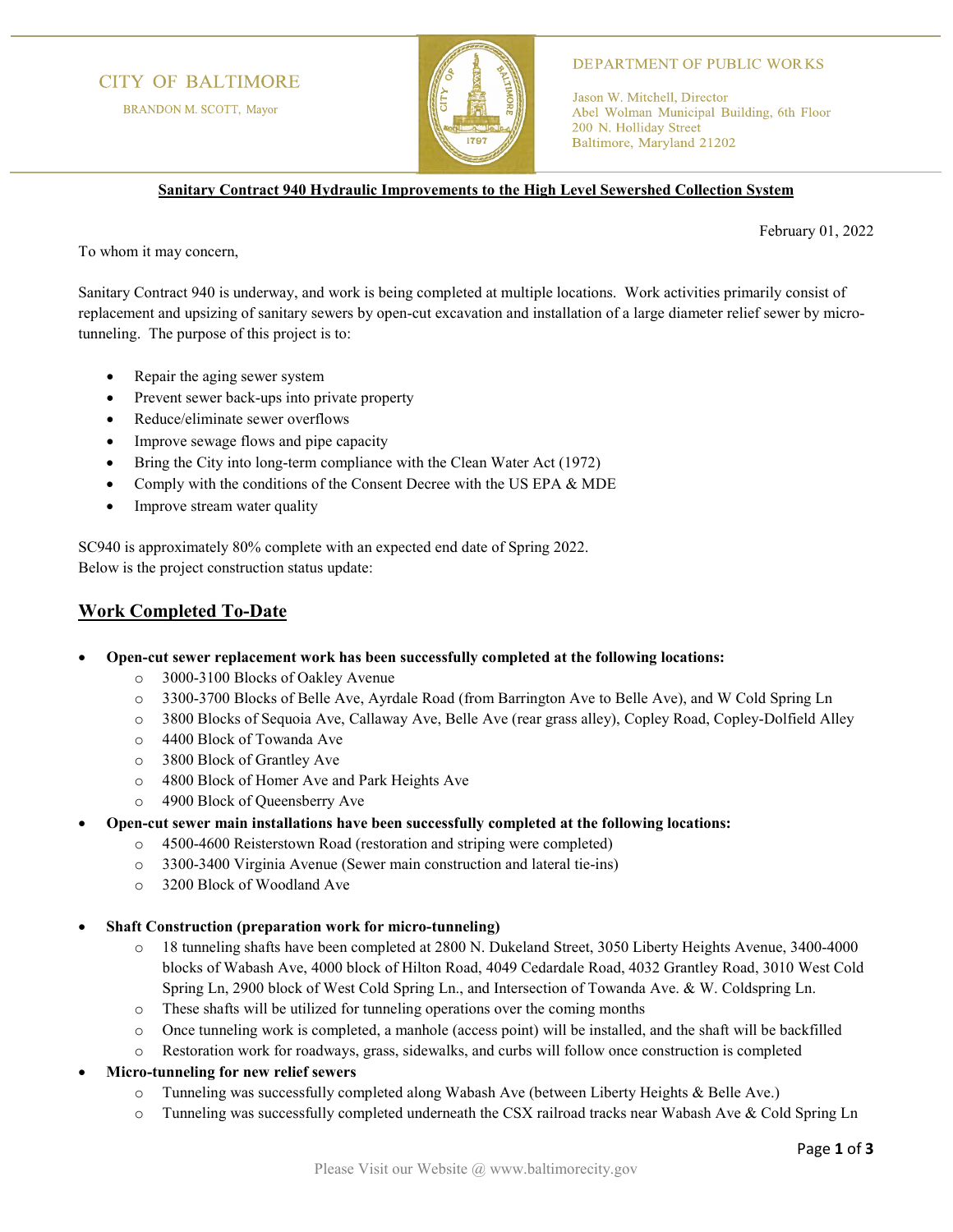# **Work Underway (Ongoing)**

### • **Restoration in the wooded area behind the 4000 Block of Hilton Rd**

- o Access for construction is utilizing existing work areas near 4054 Hilton Road (no new impacts to drivers)
- o Perimeter safety fencing has been installed to prevent unauthorized access and ensure public safety. This fencing will remain in place through the end of the year while the site is fully restored
- o Restoration work for soil replenishment in the disturbed areas is underway
- o Restoration work for trees will take place in Fall 2021 and Spring 2022, when it is seasonally appropriate
- o The guardrails and roadways at the Wabash-Hilton bend will take place once construction is complete.

#### • **Microtunneling for new relief sewer is started at 3000 block of W. Coldspring Lane**

- o Heavy machinery is being utilized above and below the ground. Construction noise is expected.
- o Minor vibrations may be felt in the vicinity of the immediate work area. This is normal.
- $\circ$  The excavated shafts will be utilized for tunneling operations over the coming months
- o The tunneling shafts will remain in place for approximately 4 months while ancillary activities are completed.
- o Daytona Ave and Towanda Ave at W. Coldspring Lane will remain closed until work is completed.
- o The modified traffic pattern will remain in effect through Spring 2022.

### **Upcoming Work (February – March 2022)**

- **Site restoration work for all streets previously impacted during pipe and manhole construction**
	- o Work will entail replacement of impacted concrete roadways, asphalt roadways, curbs, sidewalks and grass
	- o "No Parking" signs may be installed as required to provide space for work
	- o Temporary traffic modifications may be implemented while roadway repairs are underway
	- o Work will take place during normal work hours, excluding holidays and weekends
	- o Scheduled areas include:
		- 3300 Block of Belle Ave (Projected Spring 2022)
		- $\bullet$  3400 4000 Blocks of Wabash Ave (Projected Spring 2022)
		- 2800 3000 Blocks of W. Coldspring Lane (Projected Spring 2022)

### • **Open-cut sewer main installation beginning at Dukeland Street**

- o Work entails excavating to replace and upsize the existing sewer main
- o Heavy machinery will be used for the pipe construction work (construction noise is expected)
- o There may be temporary modifications to traffic at Dukeland Street.
- o No interruptions to water or sewer service are anticipated.
- o There will be additional vehicles and equipment entering and leaving the site.
- o Work is projected to be completed in Spring of 2022.